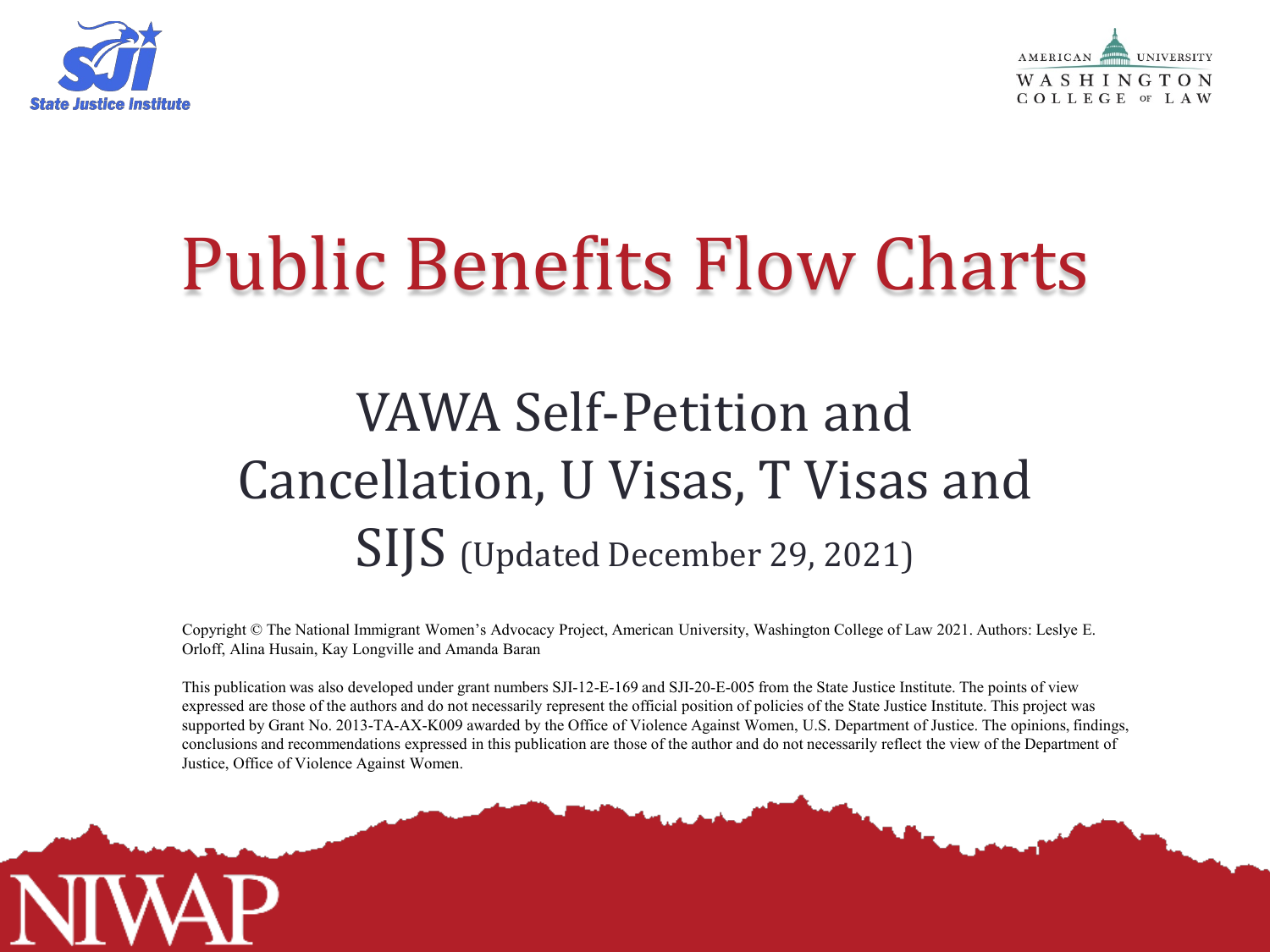

#### Access to Federal and State Public Benefits for VAWA Battered Immigrant Spouses and Children of U.S. Citizens or Lawful Permanent Residents



are those of the author and do not necessarily reflect the view of the Department of Justice, Office of Violence Against Women.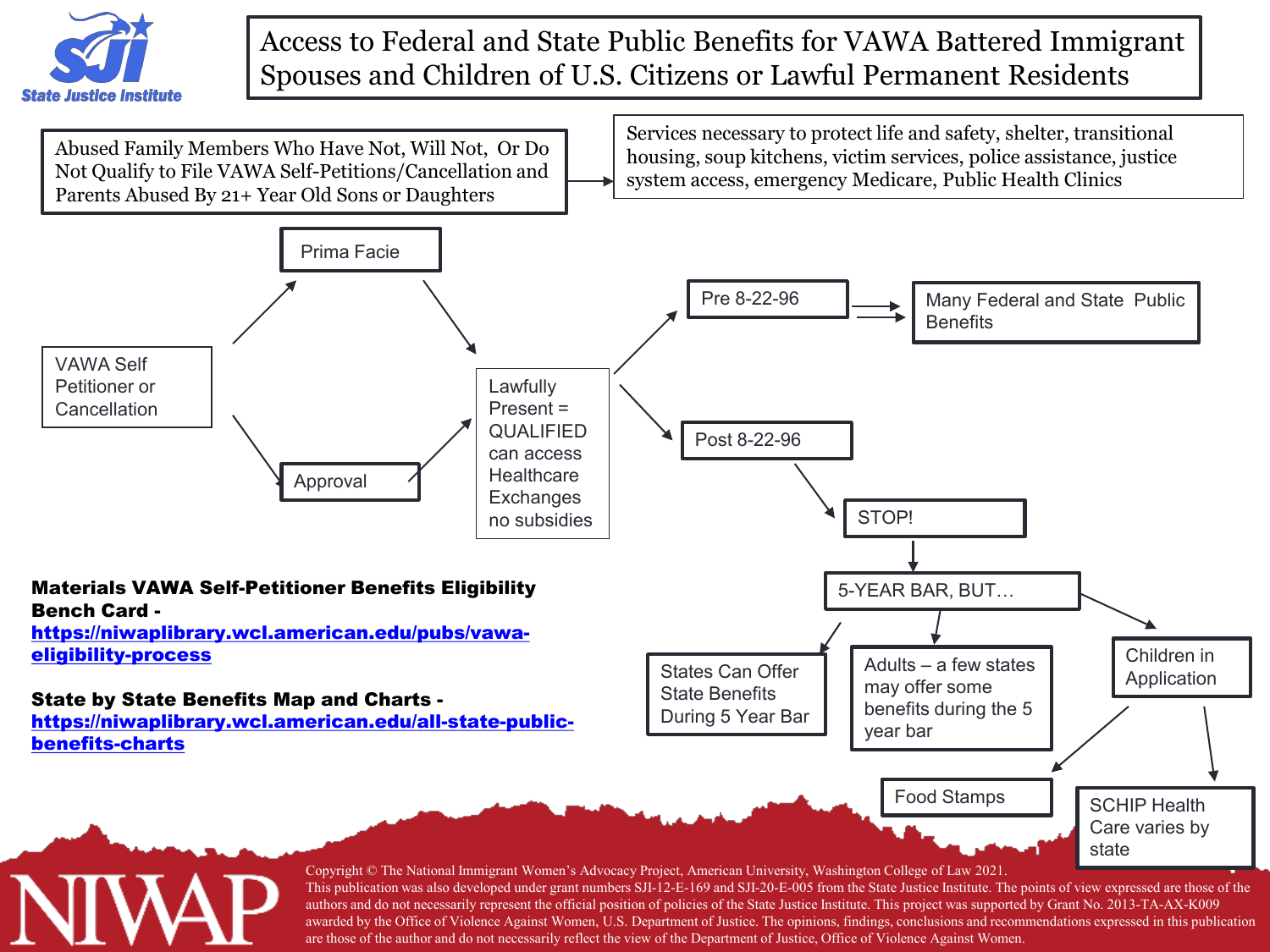

### Access to Federal and State Public Benefits for U Visa Victims



Materials U Visa Benefits Eligibility Bench Card - [https://niwaplibrary.wcl.american.edu/pubs/u-visa](https://niwaplibrary.wcl.american.edu/pubs/u-visa-benefits-benchcard)benefits-benchcard State by State Benefits Map and Charts - [https://niwaplibrary.wcl.american.edu/all](https://niwaplibrary.wcl.american.edu/all-state-public-benefits-charts)state-public-benefits-charts

#### Copyright © The National Immigrant Women's Advocacy Project, American University, Washington College of Law 2021. This publication was also developed under grant numbers SJI-12-E-169 and SJI-20-E-005 from the State Justice Institute. The points of view expressed are those of the authors and do not necessarily represent the official position of policies of the State Justice Institute. This project was supported by Grant No. 2013-TA-AX-K009 awarded by the Office of Violence Against Women, U.S. Department of Justice. The opinions, findings, conclusions and recommendations expressed in this publication are those of the author and do not necessarily reflect the view of the Department of Justice, Office of Violence Against Women.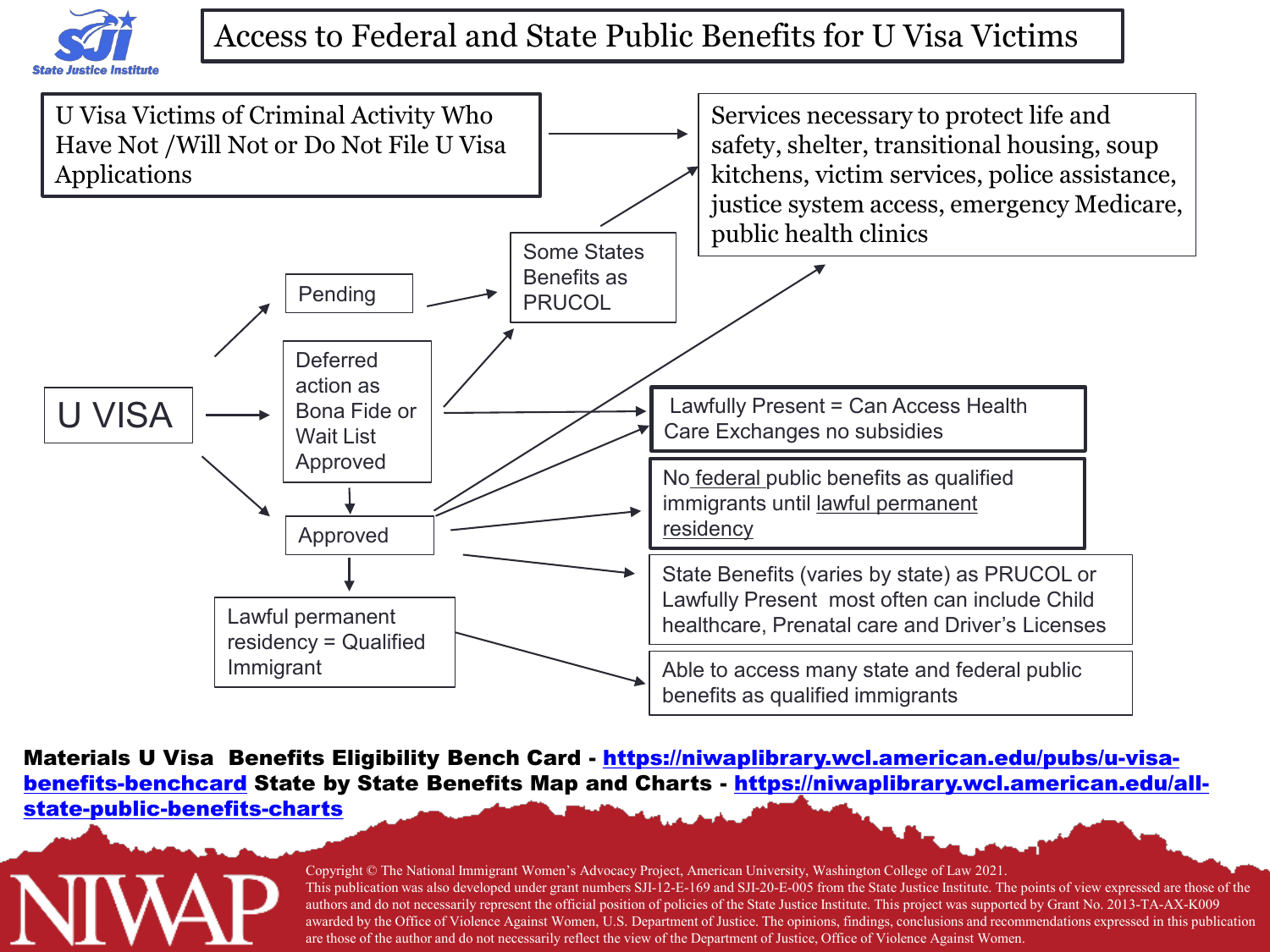